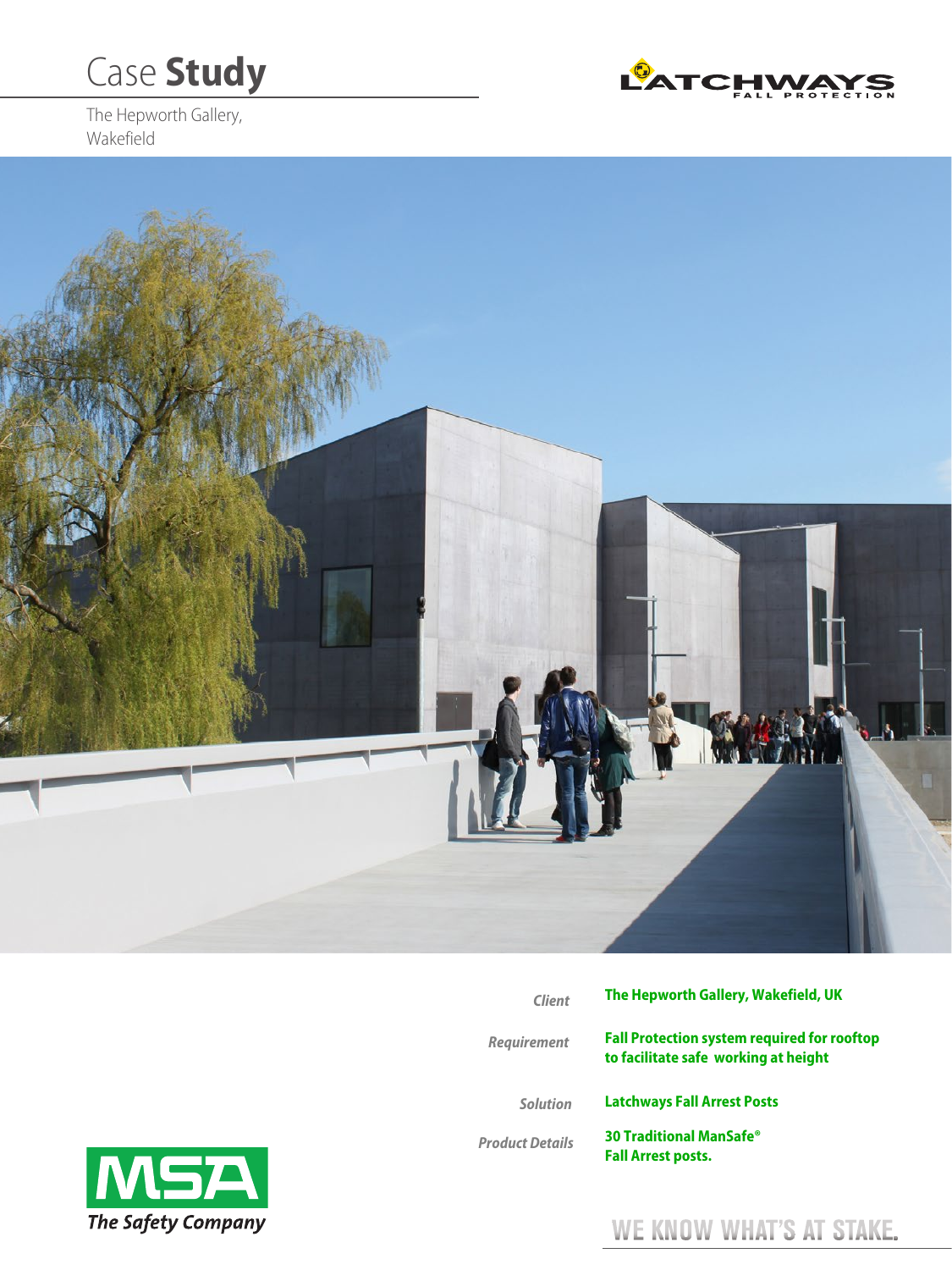

# Background

IThe Hepworth Gallery in Wakefield was opened in 2011 and designed by architect David Chipperfield. The structure is composed of ten blocks, each with a pitched roof, and clad with self-compacting pigmented concrete over insulation – a very unusual construction technique and the first of its kind in the United Kingdom. In 2012, The Hepworth was named 'Regional Building of the Year' by RIBA (Royal Institute of British Architects) and was shortlisted for the 'Art Fund Prize'.

### The Requirement

The Hepworth Gallery required access to their low pitched roofs to facilitate safe working at height when carrying out external glazing cleaning and general maintenance. The concrete design of the building resulted in a thin roof construction, so The Gallery needed to ensure that any systems installed were fit-for-purpose, fully tested and compatible. With such a prestigious and architecturally prominent building, it was imperative that the chosen system also suited the design of the building.

## Solution

A full site survey was undertaken by Latchways' registered installers, EuroSafe Solutions Ltd, and a bespoke system of 30 ManSafe® posts (approximately 240 m in length)—finished with traditional ManSafe components—was specified and installed. Due to the revolutionary thin roof construction, the end loads for the system needed to be severely restricted. In order to increase the amount of energy absorbed within the system, and therefore reduce the load back to the roof (should a fall occur), EuroSafe specified the use of a Latchways Super12 Shock Absorber per system— reducing any load down to a maximum 15 kN.

The end result was an aesthetically pleasing fall protection system that could be used by 2 individuals at a time to provide a complete fall protection solution—minimising the Work at Height risk and enabling a controlled means of access to the roof.

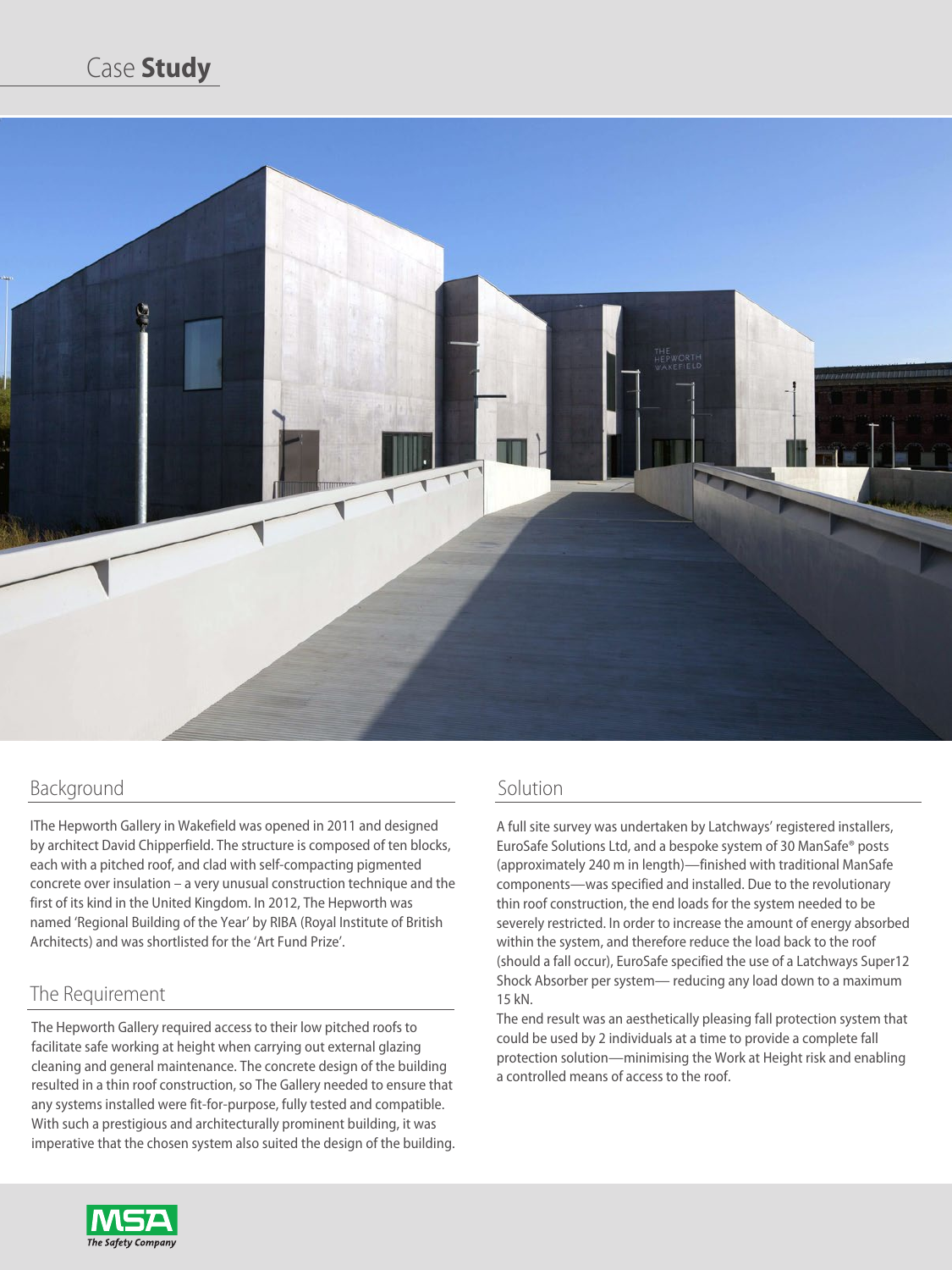

#### About MSA Latchways

Established in 1974, Latchways has become a worldwide leading brand synonymous with engineering strength in fall protection. Maybe it's because we were the very first company to successfully develop and market engineered cable-based fall arrest systems. Or maybe it's because our constant innovations in worker safety at height have improved so many workplaces and lives. One thing is certain: In a global industry with ever evolving demands and ever-changing regulations, the call for fall protection that works with you and your specific needs has never been stronger. That's why, in October 2015, Latchways joined forces with MSA Safety, Inc., a Pennsylvania-based Fortune 500 company with sales and manufacturing operations in more than 140 countries. Together, we bring unprecedented global leadership to protecting workers and satisfying customers around the world.



Photo courtesy of The Hepworth Gallery

66

"Latchways has managed to provide us with a well thought out system that allows work to be carried out on all areas of the roof. Easy to use, it gives all the various contractors who use the system a safe and effective system of work. It is unobtrusive and allows the vision of the architect to be realised without ruining the look of the building

> **Roy Taylor, Estates Manager, The Hepworth Gallery, Wakefield**

> > MSA*safety*.com

''